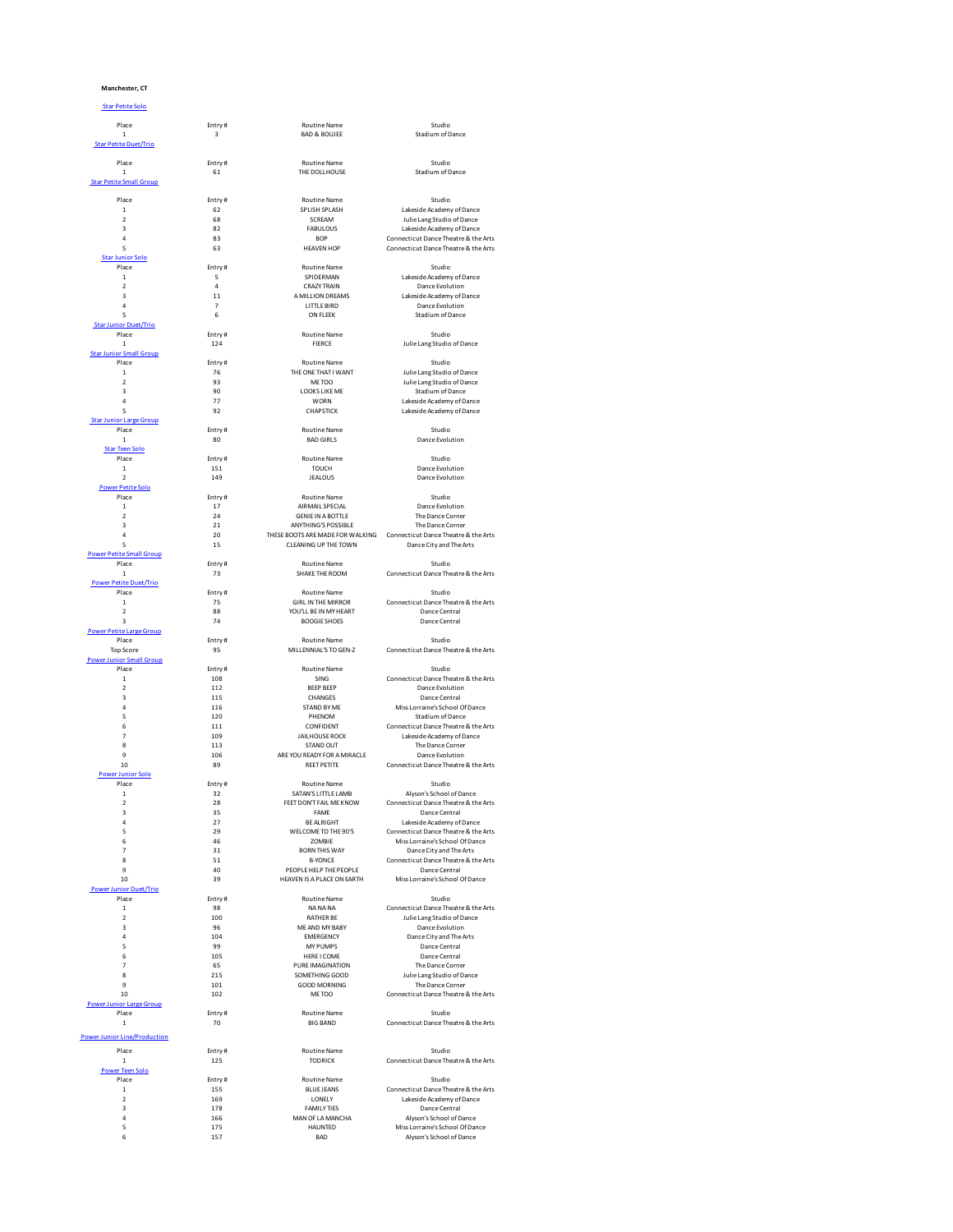

| $\overline{7}$                   | 167           | <b>TURNING TABLES</b>                                    | Julie Lang Studio of Dance                                        |
|----------------------------------|---------------|----------------------------------------------------------|-------------------------------------------------------------------|
| 8                                | 182           | <b>DEAD END</b>                                          | Stadium of Dance                                                  |
| 9<br>10                          | 163<br>176    | SAX<br>LOVE ME OR LEAVE ME                               | Connecticut Dance Theatre & the Arts<br>Lakeside Academy of Dance |
| r Teen Duet/Trio                 |               |                                                          |                                                                   |
| Place                            | Entry#        | <b>Routine Name</b>                                      | Studio                                                            |
| $\mathbf{1}$                     | 217           | CAN WE CHILL                                             | Julie Lang Studio of Dance                                        |
| $\mathfrak{p}$                   | 219           | OLD DAYS<br>PUT YOUR HANDS WHERE MY EYES CAN             | Dance Evolution                                                   |
| $\overline{\mathbf{3}}$          | 214           | SFF                                                      | Dance Central                                                     |
| $\overline{a}$                   | 220           | MR PINSTRIPE SUIT                                        | Connecticut Dance Theatre & the Arts                              |
| 5                                | 221           | SKATF                                                    | Dance Central                                                     |
| Teen Small Group<br>Place        | Entry#        | Routine Name                                             | Studio                                                            |
| $\mathbf{1}$                     | 231           | SPICY                                                    | Stadium of Dance                                                  |
| $\mathcal{P}$                    | 267           | HAPPIER                                                  | Lakeside Academy of Dance                                         |
| 3<br>$\overline{a}$              | 234           | TELL EM                                                  | Dance Central                                                     |
| 5                                | 230<br>275    | SMOOTH CRIMINAL<br>ALREADY GONE                          | Lakeside Academy of Dance<br>Lakeside Academy of Dance            |
| Teen Large Group                 |               |                                                          |                                                                   |
| Place                            | Entry#        | <b>Routine Name</b>                                      | Studio                                                            |
| $\mathbf{1}$<br>$\mathfrak{p}$   | 246<br>258    | THAT'S WHAT I LIKE<br><b>MFIN HFRR</b>                   | Julie Lang Studio of Dance<br>Lakeside Academy of Dance           |
| $\overline{3}$                   | 240           | MAN WITH A HEX                                           | Dance Evolution                                                   |
| n Line/Production                |               |                                                          |                                                                   |
| Place                            | Entry#        | <b>Routine Name</b>                                      | Studio                                                            |
| <b>Top Score</b>                 | 247           | KILL THE LIGHTS                                          | Dance Evolution                                                   |
| er Senior Solo<br>Place          | Entry#        | <b>Routine Name</b>                                      | Studio                                                            |
| $\mathbf 1$                      | 299           | DANCING AFTER DEATH                                      | Dance Central                                                     |
| $\mathfrak{p}$                   | 292           | DUDE LOOKS LIKE A LADY                                   | Lakeside Academy of Dance                                         |
| $\overline{3}$<br>$\overline{a}$ | 296<br>303    | PRETTY THINGS<br>CELLOOPA                                | Miss Lorraine's School Of Dance                                   |
| 5                                | 308           | <b>GROWN</b>                                             | Dance Evolution<br>The Dance Corner                               |
| 6                                | 297           | WHEN THE PARTY SOVER                                     | Miss Lorraine's School Of Dance                                   |
| $\overline{7}$                   | 295           | <b>TRAIN WRECK</b>                                       | Miss Lorraine's School Of Dance                                   |
| 8<br>$\mathbf{q}$                | 300           | <b>KEEP ME</b>                                           | The Dance Corner                                                  |
| 10                               | 298<br>301    | <b>HEARTBEATS</b><br><b>STARSTRUCK</b>                   | Miss Lorraine's School Of Dance<br>The Dance Corner               |
| <b>Senior Duet/Trio</b>          |               |                                                          |                                                                   |
| Place                            | Entry#        | <b>Routine Name</b>                                      | Studio                                                            |
| $\mathbf{1}$                     | 139           | ANOTHER ONE BITES THE DUST<br><b><i>MHATTHEY SAY</i></b> | Julie Lang Studio of Dance                                        |
| $\mathfrak{p}$<br>$\overline{3}$ | 136<br>134    | KEEP YOU SAFE                                            | Dance Central<br>Dance Central                                    |
| $\overline{a}$                   | 143           | ARMS                                                     | The Dance Corner                                                  |
| 5                                | 140           | SOMETHING GOOD                                           | The Dance Corner                                                  |
| enior Small Group                |               |                                                          |                                                                   |
| Place<br>$\mathbf{1}$            | Entry#<br>286 | <b>Routine Name</b><br>HOW TO SAVE A LIFE                | Studio<br>Dance Central                                           |
| $\mathbf 2$                      | 263           | ACAPULCO                                                 | Julie Lang Studio of Dance                                        |
| $\overline{\mathbf{3}}$          | 249           | SAVAGE                                                   | Miss Lorraine's School Of Dance                                   |
| enior Large Group                |               |                                                          |                                                                   |
| Place<br>1                       | Entry#<br>288 | <b>Routine Name</b><br><b>DIAMONDS</b>                   | Studio<br>Julie Lang Studio of Dance                              |
| ev Junior Solo                   |               |                                                          |                                                                   |
| Place                            | Entry#        | <b>Routine Name</b>                                      | Studio                                                            |
| $\mathbf{1}$                     | 57            | COOL CAT IN TOWN                                         | Dance City and The Arts                                           |
| $\overline{2}$<br>3              | 59<br>60      | SAME GOD<br>ANTISOCIAL                                   | Connecticut Dance Theatre & the Arts<br>Stadium of Dance          |
| 4                                | 44            | ASHES                                                    | Dance City and The Arts                                           |
| 5                                | 56            | <b>QUEEN BEE</b>                                         | Dance City and The Arts                                           |
| <b>Junior Duet/Trio</b>          |               |                                                          |                                                                   |
| Place<br>$\mathbf{1}$            | Entry#<br>130 | <b>Routine Name</b><br><b>I FT'S BF BAD</b>              | Studio<br>Dance City and The Arts                                 |
| unior Small Group                |               |                                                          |                                                                   |
| Place                            | Entry#        | <b>Routine Name</b>                                      | Studio                                                            |
| <b>Top Score</b>                 | 122           | THE TIKI ROOM                                            | Paula Meola Dance                                                 |
| unior Large Group<br>Place       | Entry#        | <b>Routine Name</b>                                      | Studio                                                            |
| $\mathbf{1}$                     | 114           | 007                                                      | Paula Meola Dance                                                 |
| ior Line/Production              |               |                                                          |                                                                   |
| Place                            | Entry#        | <b>Routine Name</b>                                      | Studio                                                            |
| $\mathbf{1}$                     | 126           | WE THE BEST                                              | Stadium of Dance                                                  |
| rev Teen Solo                    |               |                                                          |                                                                   |
| Place                            | Entry#        | <b>Routine Name</b>                                      | Studio                                                            |
| $\mathbf{1}$<br>$\mathcal{P}$    | 209<br>189    | SMOOTH CRIMINAL<br>MY DISCARDED MEN                      | Connecticut Dance Theatre & the Arts<br>Lakeside Academy of Dance |
| 3                                | 203           | OF THEN AND NOW                                          | Paula Meola Dance                                                 |
| 4                                | 184           | <b>DRIVE</b>                                             | Dance Evolution                                                   |
| 5                                | 208           | <b>BEGGIN</b>                                            | Connecticut Dance Theatre & the Arts                              |
| 6<br>$\overline{7}$              | 210<br>211    | ONCE UPON ANOTHER TIME<br>DON'T STOP ME NOW              | Paula Meola Dance<br>Connecticut Dance Theatre & the Arts         |
| 8                                | 188           | <b>BLACK CAT</b>                                         | Grossi Dance Academy                                              |
| $\mathbf{q}$                     | 205           | MY METROPOLIS                                            | Paula Meola Dance                                                 |
| 10                               | 185           | I GOT RHYTHM                                             | Dance City and The Arts                                           |
| Teen Duet/Trio                   |               |                                                          | Studio                                                            |
| Place<br>$\mathbf{1}$            | Entry#<br>223 | Routine Name<br>DIBITY DOP                               | Connecticut Dance Theatre & the Arts                              |
| $\overline{\mathbf{c}}$          | 226           | THREE                                                    | Paula Meola Dance                                                 |
| 3                                | 229           | <b>TINDALL TWINS</b>                                     | Connecticut Dance Theatre & the Arts                              |
| 4<br>5                           | 227<br>222    | I DONT WANNA BE YOU ANYMORE<br>REET PETITE & GONE        | Lakeside Academy of Dance<br>Dance Evolution                      |
| <b>Teen Small Group</b>          |               |                                                          |                                                                   |
| Place                            | Entry#        | Routine Name                                             | Studio                                                            |
| $\mathbf{1}$                     | 253           | ROCKABEL'S CANNON                                        | Connecticut Dance Theatre & the Arts                              |
| $\mathcal{P}$<br>3               | 273<br>255    | <b>BROKEN</b>                                            | Stadium of Dance                                                  |
| $\overline{a}$                   | 256           | 5 GUYS NAMED MOE<br>FIRELIGHT                            | Dance Evolution<br>Paula Meola Dance                              |
| 5                                | 260           | <b>HAIR</b>                                              | Connecticut Dance Theatre & the Arts                              |
| 6                                | 290           | YOU GOT IT IN YOU                                        | Connecticut Dance Theatre & the Arts                              |
| $\overline{7}$<br>8              | 282<br>259    | ALL I ASK<br>SHADE                                       | Lakeside Academy of Dance<br>Connecticut Dance Theatre & the Arts |
| $\ddot{q}$                       | 279           | THE CRUCIBLE                                             | Connecticut Dance Theatre & the Arts                              |
| 10                               | 251           | AIN'T NOTHING WRONG WITH THAT                            | Connecticut Dance Theatre & the Arts                              |
| <b>Teen Large Group</b>          |               |                                                          |                                                                   |
| Place<br>$\mathbf{1}$            | Entry#<br>236 | <b>Routine Name</b><br><b>FUR ELISE</b>                  | Studio<br>Connecticut Dance Theatre & the Arts                    |
| $\overline{2}$                   | 242           | SHOELESS JOE                                             | Connecticut Dance Theatre & the Arts                              |
| $\overline{\mathbf{3}}$          | 241           | TIMES ARE HARD FOR DREAMERS                              | Paula Meola Dance                                                 |
| en Line/Production               |               |                                                          |                                                                   |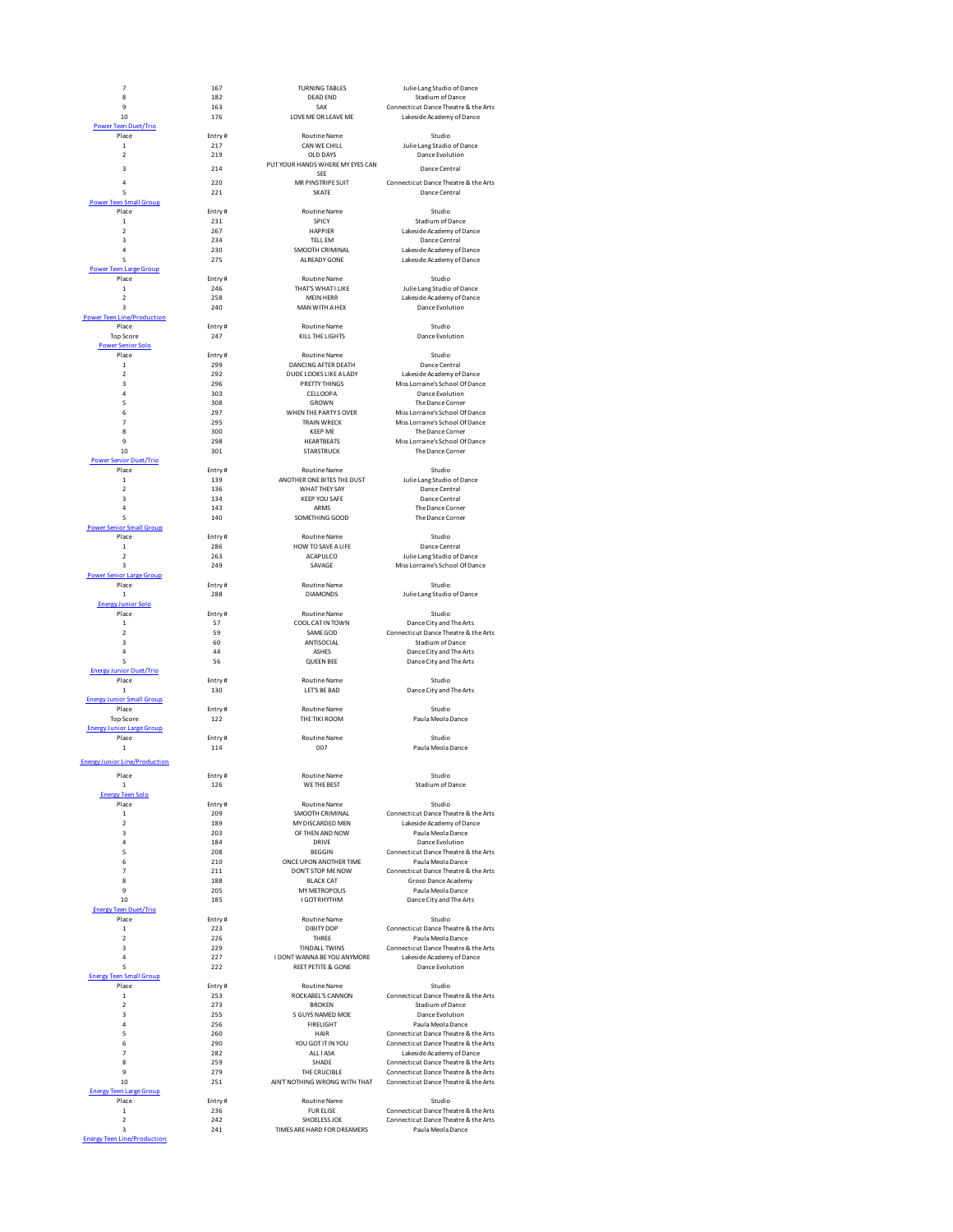| Place                                         | Entry#                | <b>Routine Name</b>                    | Studio                               |                   |
|-----------------------------------------------|-----------------------|----------------------------------------|--------------------------------------|-------------------|
| <b>Top Score</b>                              | 272                   | LET ME EXPLAIN                         | Paula Meola Dance                    |                   |
| <b>Energy Senior Solo</b>                     |                       |                                        |                                      |                   |
| Place                                         | Entry#                | Routine Name                           | Studio                               |                   |
|                                               | 344                   |                                        |                                      |                   |
| $\mathbf 1$                                   |                       | SNOWING                                | Paula Meola Dance                    |                   |
| $\overline{\mathbf{c}}$                       | 343                   | MYTH                                   | Paula Meola Dance                    |                   |
| 3                                             | 345                   | THORN                                  | Stadium of Dance                     |                   |
| 4                                             | 314                   | DISPLACEMENT                           | Paula Meola Dance                    |                   |
| 5                                             | 353                   | IN THE AIR                             | Performing Art Studio BE             |                   |
| 6                                             | 315                   | DE LUCE ET UMBRE                       | Paula Meola Dance                    |                   |
| 7                                             | 352                   | SOUVENIR OF YOUTH                      | Paula Meola Dance                    |                   |
| 8                                             | 311                   | A NATURAL WOMAN                        | Alyson's School of Dance             |                   |
| $\mathbf{q}$                                  | 339                   | <b>SHIVERS</b>                         | Dance Evolution                      |                   |
| 10                                            | 332                   |                                        |                                      |                   |
|                                               |                       | YOU'RE SOMEBODY ELSE                   | Dance Central                        |                   |
| 11                                            | 323                   | <b>BODY LOVE</b>                       | Lakeside Academy of Dance            |                   |
| 12                                            | 341                   | LA VIE EN ROSE                         | Paula Meola Dance                    |                   |
| 13                                            | 318                   | PORCELAIN                              | Paula Meola Dance                    |                   |
| 14                                            | 349                   | STRANGE                                | Connecticut Dance Theatre & the Arts |                   |
| 15                                            | 309                   | I PUT A SPELL ON YOU                   | Lakeside Academy of Dance            |                   |
| <b>Energy Senior Duet/Trio</b>                |                       |                                        |                                      |                   |
| Place                                         | Entry#                | <b>Routine Name</b>                    | Studio                               |                   |
|                                               |                       | THE PARTING GLASS                      | Paula Meola Dance                    |                   |
| $\mathbf{1}$                                  | 138                   |                                        |                                      |                   |
| $\overline{\mathbf{c}}$                       | 150                   | <b>DECONSTRUCTED</b>                   | Paula Meola Dance                    |                   |
| 3                                             | 144                   | INTERTWINED                            | Paula Meola Dance                    |                   |
| 4                                             | 138.1                 | IN THE AIR TONIGHT                     | Dance Evolution                      |                   |
| 5                                             | 145                   | ONLY ONE                               | Dance Evolution                      |                   |
| <b>Energy Senior Small Group</b>              |                       |                                        |                                      |                   |
| Place                                         | Entry#                | Routine Name                           | Studio                               |                   |
| $\mathbf 1$                                   | 278                   | DEBUSSY                                | Paula Meola Dance                    |                   |
| $\mathbf 2$                                   | 283                   | THE PROFESSOR                          | Paula Meola Dance                    |                   |
|                                               |                       |                                        |                                      |                   |
| 3                                             | 280                   | MAD                                    | Stadium of Dance                     |                   |
| $\overline{a}$                                | 276                   | <b>HE'S A DREAM</b>                    | Lakeside Academy of Dance            |                   |
| 5                                             | 261                   | WE WILL ROCK YOU                       | Dance Evolution                      |                   |
| 6                                             | 268                   | BOHEMIAN RHAPSODY                      | Dance Evolution                      |                   |
| $\overline{7}$                                | 244                   | <b>REP YO SET</b>                      | Paula Meola Dance                    |                   |
| 8                                             | 287                   | THE GAME                               | Stadium of Dance                     |                   |
| 9                                             | 243                   |                                        |                                      |                   |
|                                               |                       | THE GET DOWN                           | Stadium of Dance                     |                   |
| 10                                            | 262                   | <b>LAST DANCE</b>                      | Dance Evolution                      |                   |
| <b>Energy Senior Large Group</b>              |                       |                                        |                                      |                   |
| Place                                         | Entry#                | <b>Routine Name</b>                    | Studio                               |                   |
| $\mathbf{1}$                                  | 235                   | I LOVED IT WHEN                        | Paula Meola Dance                    |                   |
| $\overline{\mathbf{c}}$                       | 289                   | <b>ESCALATE</b>                        | Paula Meola Dance                    |                   |
| <b>Energy Adult Solo</b>                      |                       |                                        |                                      |                   |
|                                               |                       |                                        |                                      |                   |
| Place                                         | Entry#                | <b>Routine Name</b>                    | Studio                               |                   |
| <b>Top Score</b>                              | 307                   | MISSY                                  | Stadium of Dance                     |                   |
| <b>Industry Dance Awards Best</b>             |                       |                                        |                                      |                   |
| Jazz                                          |                       |                                        |                                      |                   |
| Place                                         | Entry#                | Routine Name                           | Studio                               |                   |
| $\,$ 1                                        | 250                   | MOULIN ROUGE                           | Paula Meola Dance                    |                   |
|                                               |                       |                                        |                                      |                   |
| <b>Industry Dance Awards Best</b>             |                       |                                        |                                      |                   |
| Lyrical/Modern/Contemporary                   |                       |                                        |                                      |                   |
|                                               |                       |                                        |                                      |                   |
| Place                                         | Entry#                | <b>Routine Name</b>                    | Studio                               |                   |
| $\mathbf 1$                                   | 235                   | I LOVED IT WHEN                        | Paula Meola Dance                    |                   |
| <b>Industry Dance Awards Best</b>             |                       |                                        |                                      |                   |
| <b>Musical</b>                                |                       |                                        |                                      |                   |
| Theater/Novelty/Character                     |                       |                                        |                                      |                   |
| Place                                         |                       | <b>Routine Name</b>                    | Studio                               |                   |
|                                               | Entry#                |                                        |                                      |                   |
| $\mathbf{1}$                                  | 272                   | LET ME EXPLAIN                         | Paula Meola Dance                    |                   |
| <b>Industry Dance Awards Best</b>             |                       |                                        |                                      |                   |
| <b>Hip Hop</b>                                |                       |                                        |                                      |                   |
| Place                                         | Entry#                | <b>Routine Name</b>                    | Studio                               |                   |
| $\mathbf{1}$                                  | 244                   | Rep YO SET                             | Paula Meola Dance                    |                   |
| <b>Industry Dance Awards Best</b>             |                       |                                        |                                      |                   |
| Open/Acro/Ballet                              |                       |                                        |                                      |                   |
| Place                                         | Entry#                | <b>Routine Name</b>                    | Studio                               |                   |
|                                               |                       |                                        |                                      |                   |
| $\mathbf{1}$                                  | 287                   | THE GAME                               | Stadium of Dance                     |                   |
| <b>Industry Dance Awards Best</b>             |                       |                                        |                                      |                   |
| <b>Tap</b>                                    |                       |                                        |                                      |                   |
| Place                                         | Entry#                | <b>Routine Name</b>                    | Studio                               |                   |
| $\mathbf 1$                                   | 236                   | <b>FUR ELISE</b>                       | Connecticut Dance Theatre & the Arts |                   |
| <b>Highest Scoring Solo of</b>                |                       |                                        |                                      |                   |
| Competition                                   |                       |                                        |                                      |                   |
|                                               |                       |                                        |                                      |                   |
| Place                                         | Entry#                | Routine Name                           | Studio                               |                   |
| $\mathbf 1$                                   | 344                   | SNOWING                                | Paula Meola Dance                    |                   |
| <b>Highest Scoring Group of</b>               |                       |                                        |                                      |                   |
| Competition                                   |                       |                                        |                                      |                   |
| Place                                         | Entry#                | Routine Name                           | Studio                               |                   |
| $\mathbf 1$                                   | 235                   | I LOVED IT WHEN                        | Paula Meola Dance                    |                   |
| People's Choce Award                          |                       |                                        |                                      |                   |
| Place                                         | Entry#                | <b>Routine Name</b>                    | Studio                               |                   |
| $\mathbf 1$                                   | 280                   | MAD                                    | Stadium of Dance                     |                   |
|                                               |                       |                                        |                                      |                   |
|                                               |                       |                                        |                                      |                   |
| <b>Energy Elite Experience</b><br>Winners     |                       |                                        |                                      |                   |
|                                               |                       |                                        |                                      |                   |
| Entry#                                        | <b>Entry Name</b>     | Studio                                 |                                      |                   |
| 125                                           | Todrick               | Connecticut Dance Theatre and the Arts |                                      |                   |
|                                               |                       |                                        |                                      |                   |
| 126                                           | We The Best           | Stadium of Dance                       |                                      |                   |
| 132                                           | One Short Day         | Paula Meola Dance                      |                                      |                   |
|                                               |                       |                                        |                                      |                   |
| 213                                           | I Need You            | Connecticut Dance Theatre and the Arts |                                      |                   |
| 247                                           | Kill The Lights       | Dance Evolution                        |                                      |                   |
| 272                                           |                       | Paula Meola Dance                      |                                      |                   |
|                                               | Let Me Explain        |                                        |                                      |                   |
| 257                                           | What Now              | Julia Lang Studio of Dance             |                                      |                   |
| 258                                           | Mein Herr             | Lakeside Academy of Dance              |                                      |                   |
| 281                                           | Nights In White Satin | The Dance Corner                       |                                      |                   |
|                                               |                       |                                        |                                      |                   |
| <b>Junior Title</b>                           | Entry#                | <b>Routine Name</b>                    | Studio                               | Dancer            |
|                                               | 59                    | SAME GOD                               | Connecticut Dance Theatre & the Arts | Savannah Sullivan |
|                                               |                       |                                        |                                      |                   |
| <b>Teen Title</b>                             |                       |                                        |                                      |                   |
|                                               | 209                   | SMOOTH CRIMINAL                        | Connecticut Dance Theatre & the Arts | Regan Tindell     |
| <b>Senior Title</b>                           |                       |                                        |                                      |                   |
|                                               | 343                   | MYTH                                   | Paula Meola Dance                    | Leah Hitzrot      |
|                                               |                       |                                        |                                      |                   |
| ADCC STUDIO OF EXCELLENCE<br>The Dance Corner |                       |                                        |                                      |                   |
| <b>Improv Dance Off Winners</b>               |                       |                                        |                                      |                   |
| 11 and Under                                  |                       | Studio                                 |                                      |                   |
|                                               |                       |                                        |                                      |                   |
| Julia Jarosz                                  |                       | Dance City and The Arts                |                                      |                   |
| 12 and Over                                   |                       |                                        |                                      |                   |